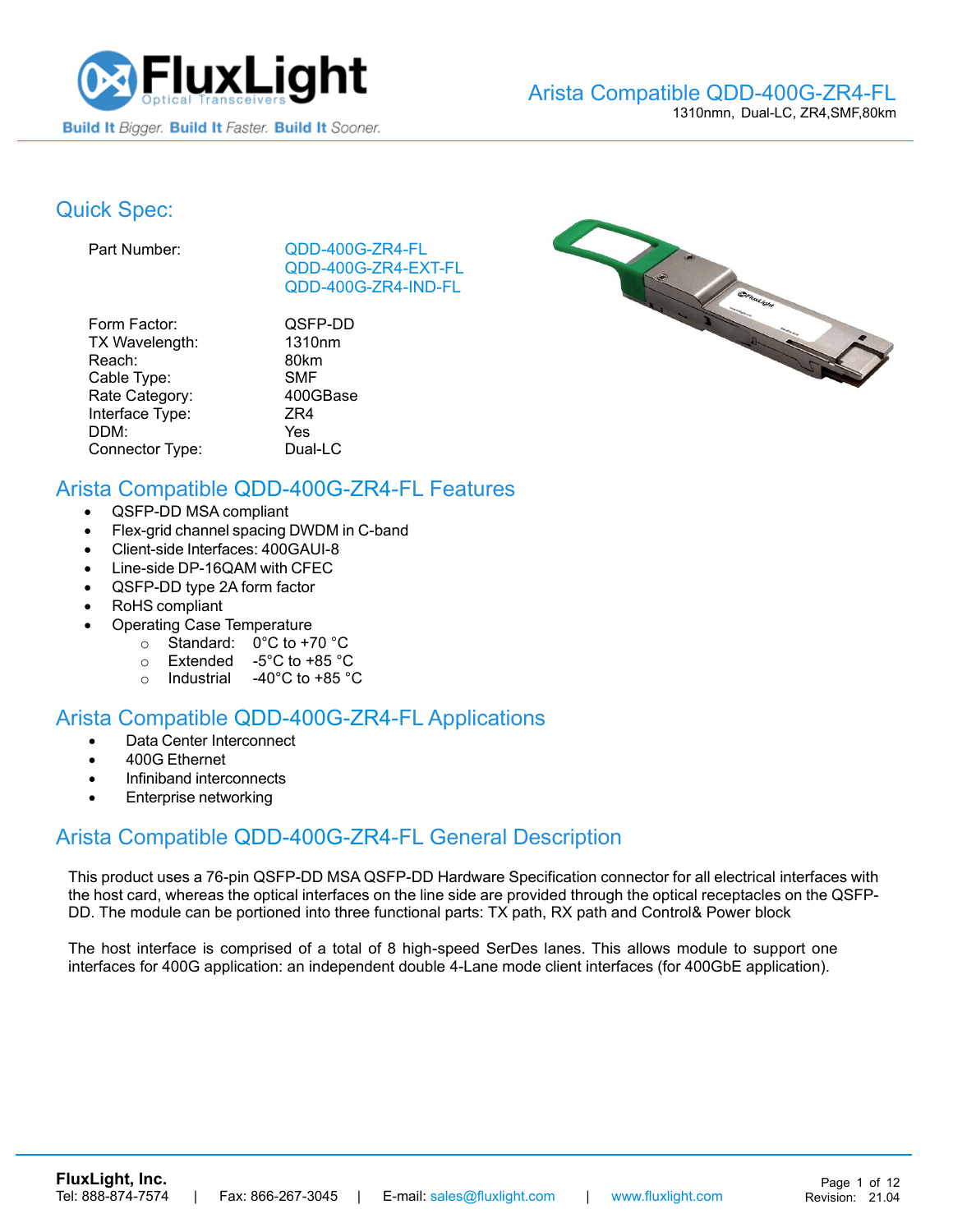

# Absolute Maximum Ratings

| <b>Parameter</b>                      | Min.   | Max. | <b>Units</b> | <b>Note</b>         |
|---------------------------------------|--------|------|--------------|---------------------|
| Storage Temperature                   | -40    | 85   | $\mathsf{C}$ |                     |
| <b>Storage Humidity (Relative)</b>    |        | 85   | %            | no-<br>condensation |
| Case Temperature                      | -5     | 75   | C            |                     |
| <b>Operating Humidity (Relative)</b>  | ۰      | 85   | %            | no-<br>condensation |
| Short term Operating Case Temperature |        | 75   | C            |                     |
| Power Supply Voltage                  | $-0.3$ | 3.63 | V            |                     |
| RX Optical Maximum Input Power        | ٠      | 10   | dBm          |                     |

# Operating Conditions

| <b>Parameter</b>                     | Min.  | Max.  | <b>Units</b> | <b>Note</b>         |
|--------------------------------------|-------|-------|--------------|---------------------|
| <b>Operating Case Temperature</b>    | 0     | 70    | C            |                     |
| <b>Operating Humidity (Relative)</b> |       | 85    | $\%$         | no-<br>condensation |
| <b>Power Supply Operating Range</b>  | 3.135 | 3.465 |              |                     |
| <b>RX Optical Input Power</b>        |       | 0     | dBm          |                     |

# Power Supply Specifications

| <b>Parameter</b>             | Min.   | <b>Typ</b> | Max.  | <b>Units</b> | <b>Note</b> |
|------------------------------|--------|------------|-------|--------------|-------------|
| 3.3V DC Power Supply Voltage | 3.135  | 3.3        | 3.465 | V            |             |
| 3.3V DC Power Supply Current |        |            | 7     | A            |             |
| Power Dissipation            |        |            | 18.5  | W            |             |
| Low Power Consumption        |        |            | 1.0   | W            |             |
| Module Inrush Current        |        |            | 100   | $mA$ /us     |             |
| <b>Turn-off Current</b>      | $-100$ |            |       | $mA$ /us     |             |
| Power Supply Noise           |        |            | 25    | mV           |             |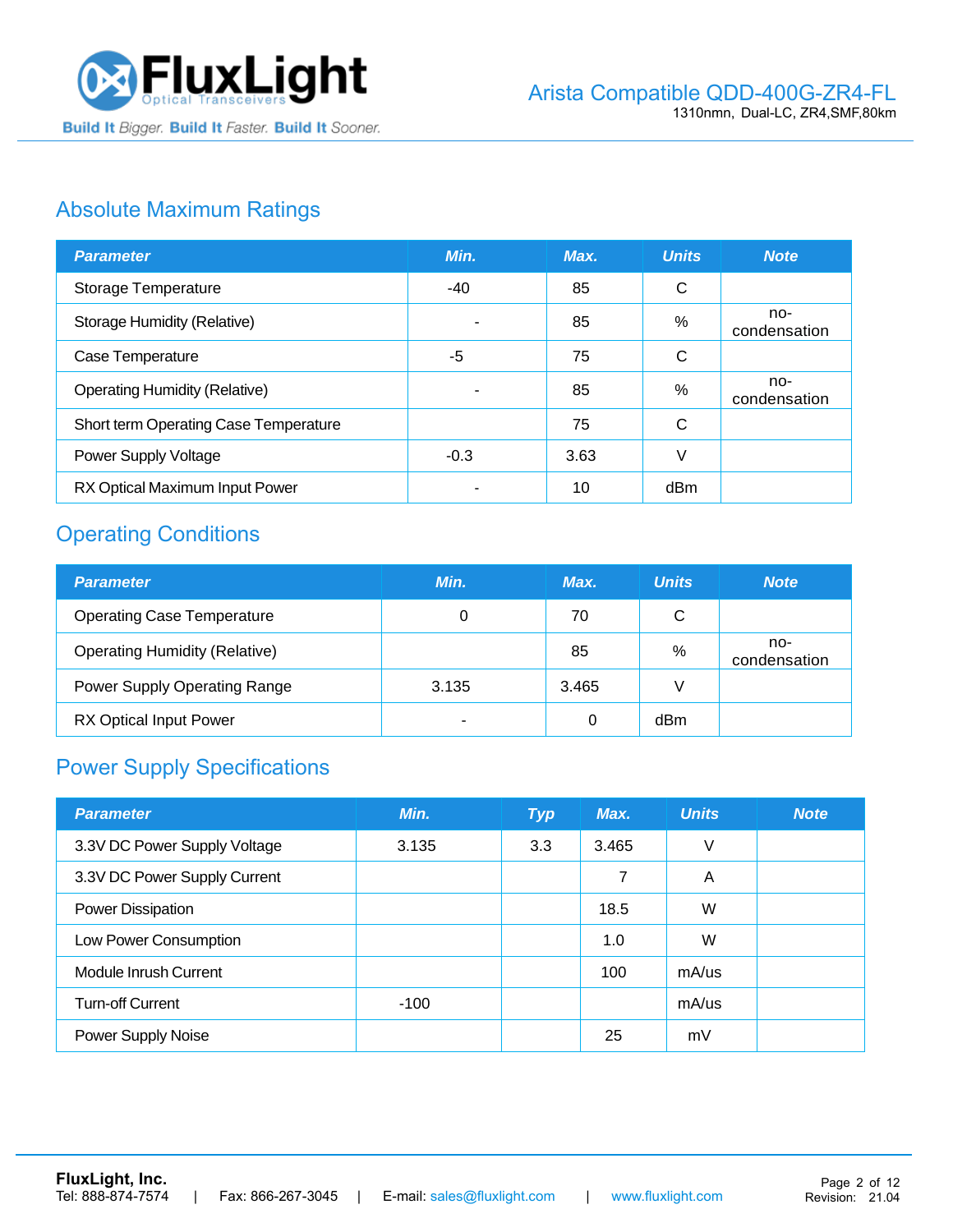

#### Low Speed Control and Sense Signals

| <b>Parameter</b>                          | <b>Symbol</b> | <b>Min</b>  | <b>Max</b>         | <b>Unit</b> | <b>Condition</b>                                                      |
|-------------------------------------------|---------------|-------------|--------------------|-------------|-----------------------------------------------------------------------|
| SCL and SDA                               | <b>VOL</b>    | 0           | 0.4                | $\vee$      | IOL(max)=3 mA for fast mode, 20 mA<br>for Fast-mode plus              |
| SCL and SDA                               | VIL           | $-0.3$      | $Vec*0.3$          | $\vee$      |                                                                       |
|                                           | VIH           | $Vec*0.7$   | $\text{Vcc} + 0.5$ | V           |                                                                       |
| Capacitance for SCL and<br>SDA I/O signal | Ci            |             | 14                 | pF          |                                                                       |
| Total bus capacitive load                 | Cb            |             | 100                | pF          | For 300 kHz clock rate use 3.0k<br>Ohms Pill-up resistor, max         |
| for SCL and SDA                           |               |             | 200                | pF          | For 300 kHz clock rate use 3.0k<br>Ohms Pill-up resistor, max         |
| LPMode, ResetL, ModSelL                   | VIL           | $-0.3$      | 0.8                | $\vee$      |                                                                       |
| and ePPS                                  | VIH           | 2           | $Vcc + 0.3$        | V           |                                                                       |
| LPMode, ResetL and<br>ModSelL             | Iin           |             | 360                | uA          | 0V <vin<vcc< td=""></vin<vcc<>                                        |
| ePPS                                      | llinl         |             | TBD                | uA          | 0V <vin<vcc< td=""></vin<vcc<>                                        |
| IntL                                      | VOL           | $\Omega$    | 0.4                | V           | $IOL=2.0mA$                                                           |
|                                           | VOH           | $Vec - 0.5$ | $Vec + 0.3$        | V           | 10k Ohms pull-up tp Host Vcc                                          |
|                                           | VOL           | 0           | 0.4                | V           | $IOL=2.0mA$                                                           |
| ModPrsL                                   | VOH           |             |                    | $\vee$      | ModPrsL can be implemented as a<br>short-circuit to GND on the module |

# Transceiver Block Diagram

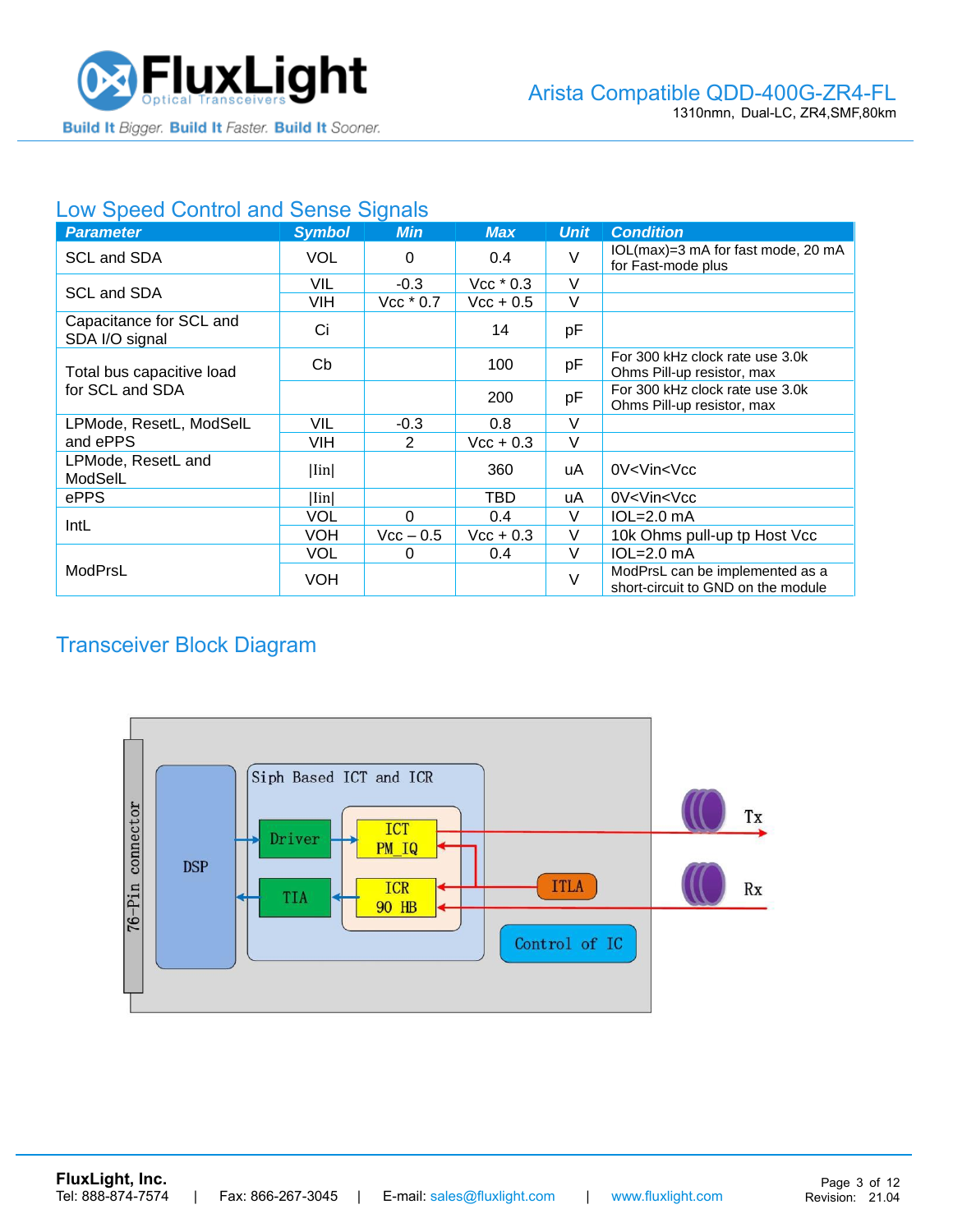

# **Optical Transmitter Specifications**

| <b>Parameter</b>                                    | Min.           | Typ.    | Max.  | <b>Units</b>    | <b>Note</b>                                                                                                |
|-----------------------------------------------------|----------------|---------|-------|-----------------|------------------------------------------------------------------------------------------------------------|
| <b>Transmitter Frequency Range</b>                  | 191.3          | 193.7   | 196.1 | <b>THz</b>      | C band 75GHz ITU-T grid.<br>Frequencyrange over which the<br>specifications hold unless noted<br>otherwise |
| <b>Laser Frequency Stability</b>                    | $-1.8$         |         | 1.8   | GHz             | Frequency stability relative to ITU<br>grid                                                                |
| Laser Frequency Accuracy                            | $-1.8$         |         | 1.8   | GHz             |                                                                                                            |
| Laser Frequency Fine<br>TuningRange                 | $-6.0$         |         | 6.0   | GHz             |                                                                                                            |
| <b>Fine Tuning Resolution</b>                       |                | 100     |       | <b>MHz</b>      |                                                                                                            |
| <b>Channel Tuning Speed</b>                         |                |         | 60    | S               |                                                                                                            |
| Laser LineWidth                                     |                |         | 300   | kHz             |                                                                                                            |
| <b>Transmitter Output</b><br>PowerRange             |                | $-11.5$ |       | dBm             |                                                                                                            |
| <b>Transmitter Laser Disable Time</b>               |                |         | 180   | Ms              |                                                                                                            |
| <b>Output Power Stability</b>                       | $-0.5$         |         | 0.5   | dB              | Difference over temperature,<br>time,<br>wavelength and aging                                              |
| <b>Output Power Accuracy</b>                        | $-2$           |         | 2     | dB              | Difference between the set value<br>andactual value over aging                                             |
| Transmitter Turn-up Time from<br><b>Cold Start</b>  |                |         | 100   | S               |                                                                                                            |
| Transmitter OSNR (Inband)                           | 34             |         |       | dB/0.1m<br>m    |                                                                                                            |
| <b>Transmitter Back Reflectance</b>                 | $\blacksquare$ |         | $-24$ | dB              |                                                                                                            |
| <b>Transmitter Output Power</b><br>with TX Disabled |                |         | $-20$ | d <sub>Bm</sub> |                                                                                                            |
| Transmitter<br>Polarization<br>Dependent Power      |                |         | 1.5   | dB              | Power deference between X<br>and Ypolarization                                                             |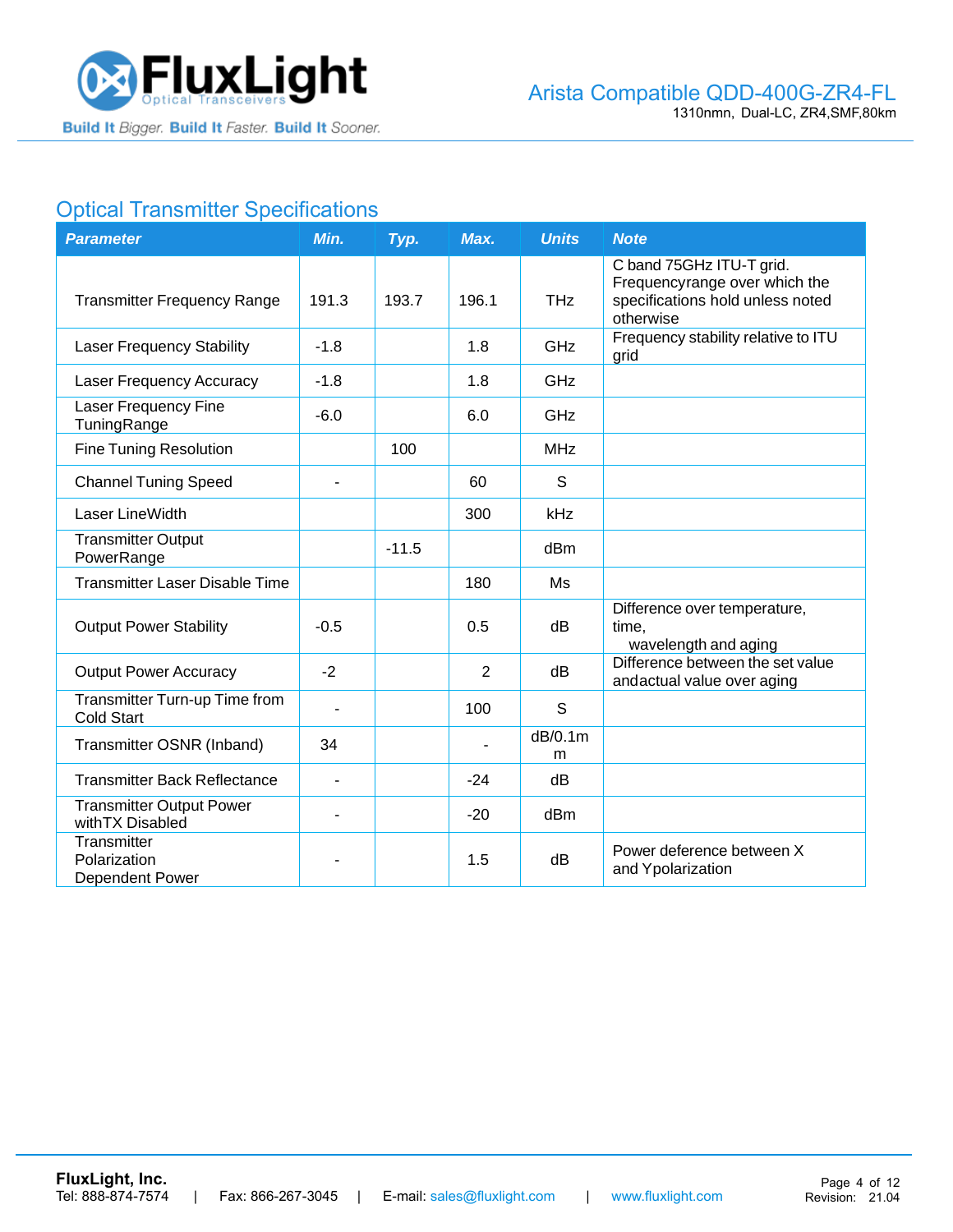

# **Optical Receiver Specifications**

| <b>Parameter</b>                                | Min.  | Typ.  | Max.           | <b>Units</b> | <b>Note</b>                                                                                                 |
|-------------------------------------------------|-------|-------|----------------|--------------|-------------------------------------------------------------------------------------------------------------|
| Receiver Frequency Range                        | 191.3 | 193.7 | 196.1          | <b>THz</b>   |                                                                                                             |
| Input Power Range                               | $-12$ |       | $\Omega$       | dBm          | Signal power of the channel at<br>the OSNR Penalty $< 0.5$ dB                                               |
| <b>OSNR Sensitivity</b>                         |       |       | 26             | dB/0.1n<br>m |                                                                                                             |
| <b>Receiver Sensitivity</b>                     | $-20$ |       |                | dBm          | Input power needed to achieve<br>postFEC BER < 1E-15 when<br>OSNR Tolerance > 26dB/0.1nm                    |
| Los Assert                                      | $-20$ | $-18$ | $-16$          | dBm          |                                                                                                             |
| Los Hysteresis                                  | 1.0   |       | 2.5            | dB           |                                                                                                             |
| <b>CD</b> Tolerance                             | 2400  |       |                | ps/nm        | Tolerance to Chromatic Dispersion                                                                           |
| <b>DGD</b> Tolerance                            | 10    |       |                | ps           | Tolerance to PMD with $< 0.5$ dB<br>penalty to OSNR sensitivity                                             |
| Peak PDL Tolerance                              | 3.5   |       |                | dB           | Tolerance to peak PDL with <<br>1.3 dBpenalty to OSNR<br>sensitivity when change in SOP<br>$is < -1$ rad/ms |
| Tolerance to Change in SOP                      | 50    |       |                | rad/ms       |                                                                                                             |
| Input Power Transient<br>Tolerance              | $-2$  |       | 2              | dB           | Tolerance to change in input<br>powerwith $< 0.5$ dB penalty to<br><b>OSNR</b> sensitivity                  |
| <b>Input Power Reading Accuracy</b>             | $-2$  |       | $\overline{2}$ | dB           |                                                                                                             |
| <b>Optical Return Loss</b>                      | $-20$ |       |                | dB           | Optical reflectance at Rx<br>connectorinput                                                                 |
| Receiver Turn-up Time from<br><b>Cold Start</b> |       |       | 100            | s            | From module reset, with valid<br>opticalinput signal present                                                |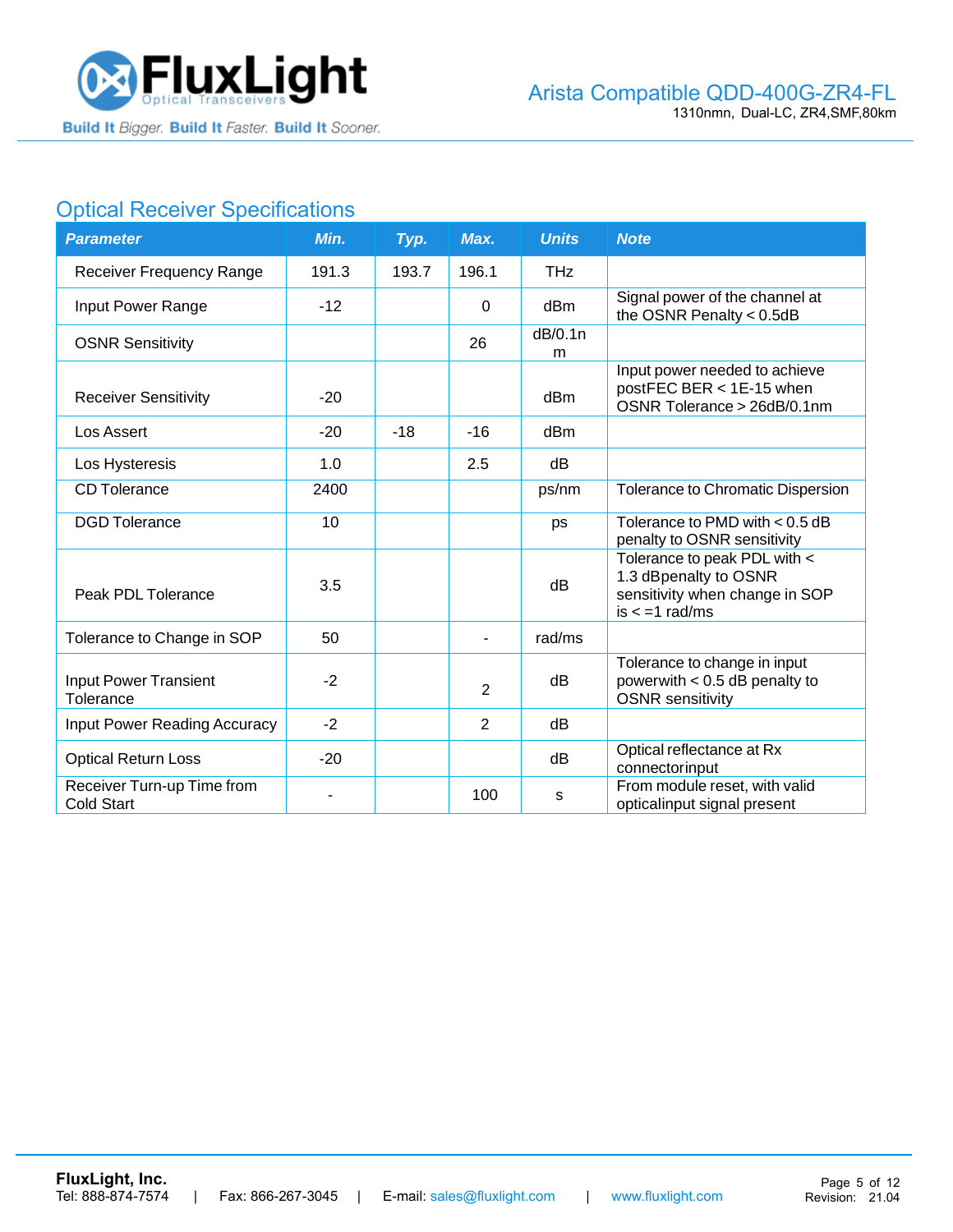

### Electronical Characteristics for Transmitter

| <b>Parameter</b>                            | Min. | Tvp.           | Max. | <b>Units</b> | <b>Note</b> |
|---------------------------------------------|------|----------------|------|--------------|-------------|
| Signal Rate, each Lane                      |      | 26.5625±100ppm |      | GBaud        |             |
| Different Peak-Peak Input Voltage Tolerance |      |                | 900  | mVpp         |             |

# Electronical Characteristics for Receiver

| <b>Parameter</b>                            | Min. | Tvp.                  | Max. | <b>Units</b> | <b>Note</b> |
|---------------------------------------------|------|-----------------------|------|--------------|-------------|
| Signal Rate, each Lane                      |      | $26.5625 \pm 100$ ppm |      | GBaud        |             |
| Different Peak-Peak Input Voltage Tolerance |      | 750                   | 900  | mVpp         |             |
| Transition Time, 20% to 80%                 |      | 9.5                   |      | ps           |             |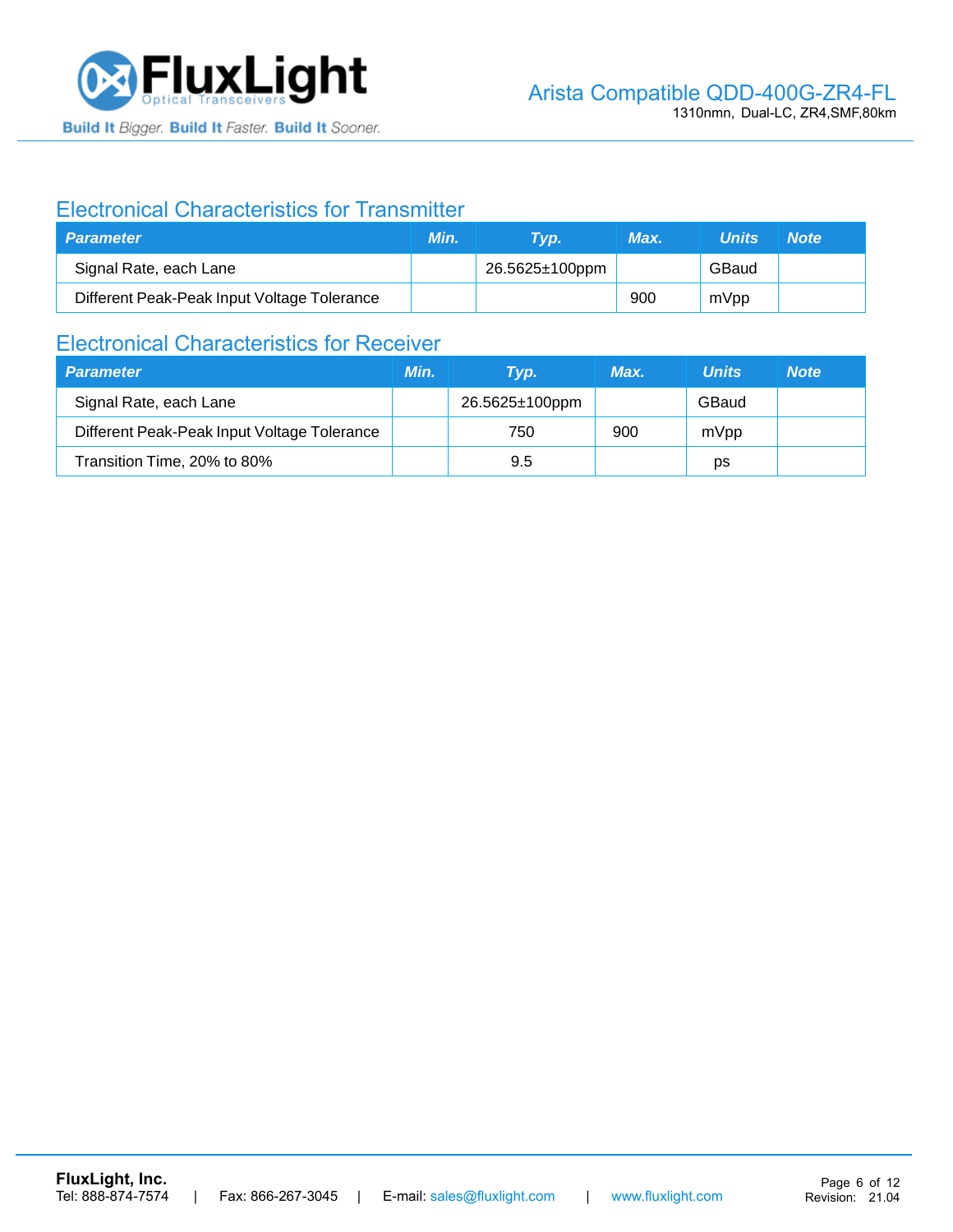

# Pin Assignment and Description

The electrical pinout of the QSFP-DD module is shown in Figure 2 below.



**Figure 2. MSA Compliant Connector**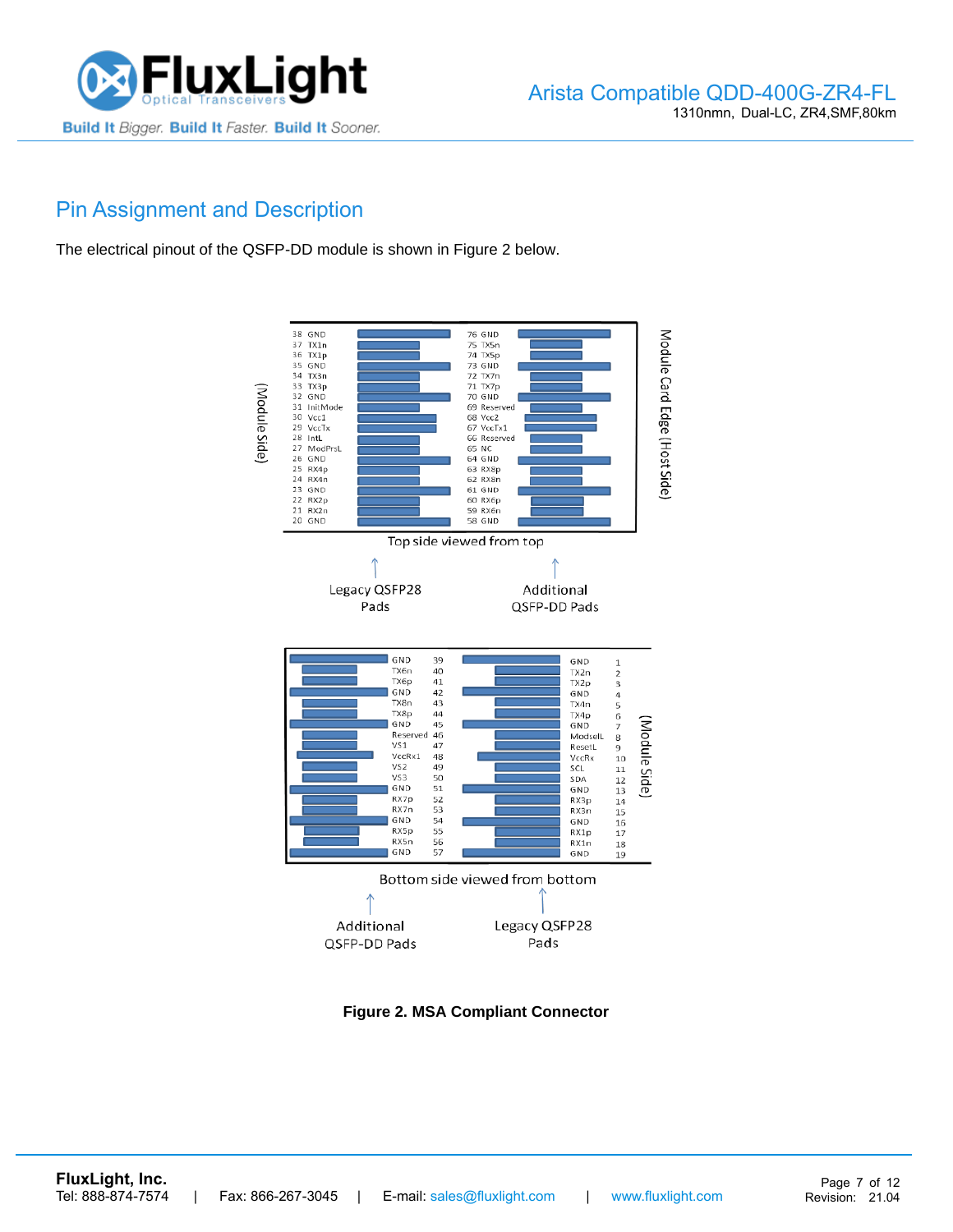

# Pin Definition

| Pin            | <b>Logic</b>   | <b>Symbol</b>    | <b>Description</b>                                                                        | <b>Plug Sequence</b> |
|----------------|----------------|------------------|-------------------------------------------------------------------------------------------|----------------------|
| 1              |                | <b>GND</b>       | Ground                                                                                    | 1B                   |
| $\overline{2}$ | CML-I          | Tx2n             | Transmitter Inverted Data Input                                                           | 3B                   |
| 3              | CML-I          | Tx2p             | Transmitter Non-Inverted Data Input                                                       | 3B                   |
| 4              |                | <b>GND</b>       | Ground                                                                                    | 1B                   |
| 5              | CML-I          | Tx4n             | Transmitter Inverted Data Input                                                           | 3B                   |
| 6              | CML-I          | Tx4p             | Transmitter Non-Inverted Data Input                                                       | 3B                   |
| $\overline{7}$ |                | <b>GND</b>       | Ground                                                                                    | 1B                   |
| 8              | <b>LVTTL-I</b> | ModSelL          | Module Select                                                                             | 3B                   |
| 9              | LVTTL-I        | ResetL           | <b>Module Reset</b>                                                                       | 3B                   |
| 10             |                | <b>VccRx</b>     | +3.3V Power Supply Receiver                                                               | 2B                   |
| 11             | LVCMOS-<br>I/O | <b>SCL</b>       | 2-wire serial interface clock                                                             | 3B                   |
| 12             | LVCMOS-<br>I/O | <b>SDA</b>       | 2-wire serial interface data                                                              | 3B                   |
| 13             |                | <b>GND</b>       | Ground                                                                                    | 1B                   |
| 14             | CML-O          | Rx3p             | Receiver Non-Inverted Data Output                                                         | 3B                   |
| 15             | CML-O          | Rx3n             | <b>Receiver Inverted Data Output</b>                                                      | 3B                   |
| 16             | <b>GND</b>     | Ground           | 1B                                                                                        |                      |
| 17             | CML-O          | Rx1p             | Receiver Non-Inverted Data Output                                                         | 3B                   |
| 18             | CML-O          | Rx1n             | Receiver Inverted Data Output                                                             | 3B                   |
| 19             |                | <b>GND</b>       | Ground                                                                                    | 1B                   |
| 20             |                | <b>GND</b>       | Ground                                                                                    | 1B                   |
| 21             | CML-O          | Rx2n             | Receiver Inverted Data Output                                                             | 3B                   |
| 22             | CML-O          | Rx <sub>2p</sub> | Receiver Non-Inverted Data Output                                                         | 3B                   |
| 23             |                | <b>GND</b>       | Ground                                                                                    | 1B                   |
| 24             | CML-O          | Rx4n             | Receiver Inverted Data Output                                                             | 3B                   |
| 25             | CML-O          | Rx4p             | Receiver Non-Inverted Data Output                                                         | 3B                   |
| 26             |                | <b>GND</b>       | Ground                                                                                    | 1В                   |
| 27             | LVTTL-O        | ModPrsL          | <b>Module Present</b>                                                                     | 3B                   |
| 28             | LVTTL-O        | IntL             | Interrupt                                                                                 | 3B                   |
| 29             |                | VccTx            | +3.3V Power supply transmitter                                                            | 2B                   |
| 30             |                | Vcc1             | +3.3V Power supply                                                                        | 2B                   |
| 31             | LVTTL-I        | InitMode         | Initialization mode; In legacy QSFP<br>applications, the InitMode pad is<br>called LPMODE | 3B                   |
| 32             |                | <b>GND</b>       | Ground                                                                                    | 1B                   |

**[FluxLight, Inc.](https://www.fluxlight.com/)**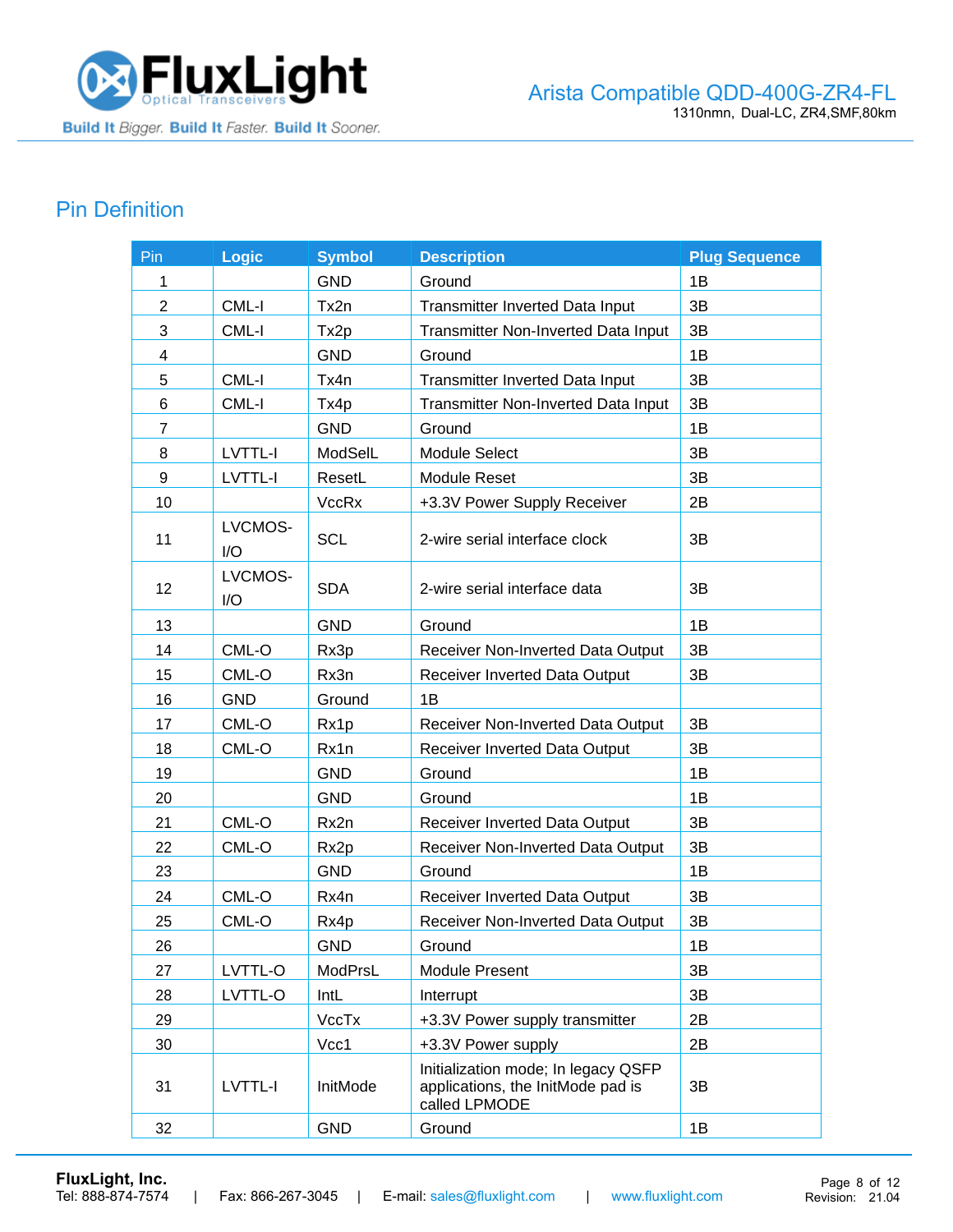

| 33 | CML-I   | Tx3p              | Transmitter Non-Inverted Data Input | 3B |
|----|---------|-------------------|-------------------------------------|----|
| 34 | CML-I   | Tx3n              | Transmitter Inverted Data Input     | 3B |
| 35 |         | <b>GND</b>        | Ground                              | 1B |
| 36 | CML-I   | Tx1p              | Transmitter Non-Inverted Data Input | 3B |
| 37 | CML-I   | Tx1n              | Transmitter Inverted Data Input     | 3B |
| 38 |         | <b>GND</b>        | Ground                              | 1B |
| 39 |         | <b>GND</b>        | Ground                              | 1A |
| 40 | CML-I   | Tx6n              | Transmitter Inverted Data Input     | 3A |
| 41 | CML-I   | Tx <sub>6</sub> p | Transmitter Non-Inverted Data Input | 3A |
| 42 |         | <b>GND</b>        | Ground                              | 1A |
| 43 | CML-I   | Tx8n              | Transmitter Inverted Data Input     | 3A |
| 44 | CML-I   | Tx8p              | Transmitter Non-Inverted Data Input | 3A |
| 45 |         | <b>GND</b>        | Ground                              | 1A |
| 46 |         | Reserved          | For future use                      | 3A |
| 47 |         | VS <sub>1</sub>   | Module Vendor Specific 1            | 3A |
| 48 |         | VccRx1            | 3.3V Power Supply                   | 2A |
| 49 |         | VS <sub>2</sub>   | Module Vendor Specific 2            | 3A |
| 50 |         | VS3               | Module Vendor Specific 3            | 3A |
| 51 |         | <b>GND</b>        | Ground                              | 1A |
| 52 | CML-O   | Rx7p              | Receiver Non-Inverted Data Output   | 3A |
| 53 | CML-O   | Rx7n              | Receiver Inverted Data Output       | 3A |
| 54 |         | <b>GND</b>        | Ground                              | 1A |
| 55 | CML-O   | Rx5p              | Receiver Non-Inverted Data Output   | 3A |
| 56 | CML-O   | Rx5n              | Receiver Inverted Data Output       | 3A |
| 57 |         | <b>GND</b>        | Ground                              | 1A |
| 58 |         | <b>GND</b>        | Ground                              | 1A |
| 59 | CML-O   | Rx6n              | Receiver Inverted Data Output       | 3A |
| 60 | CML-O   | Rx <sub>6</sub> p | Receiver Non-Inverted Data Output   | 3A |
| 61 |         | <b>GND</b>        | Ground                              | 1A |
| 62 | CML-O   | Rx8n              | Receiver Inverted Data Output       | 3A |
| 63 | $CML-O$ | Rx8p              | Receiver Non-Inverted Data Output   | 3A |
| 64 |         | <b>GND</b>        | Ground                              | 1A |
| 65 |         | <b>NC</b>         | No Connect                          | 3A |
| 66 |         | Reserved          | For future use                      | 3A |
| 67 |         | VccTx1            | 3.3V Power Supply                   | 2A |
| 68 |         | Vcc2              | 3.3V Power Supply                   | 2A |
| 69 |         | Reserved          | For Future Use                      | 3A |
| 70 |         | <b>GND</b>        | Ground                              | 1A |

**[FluxLight, Inc.](https://www.fluxlight.com/)**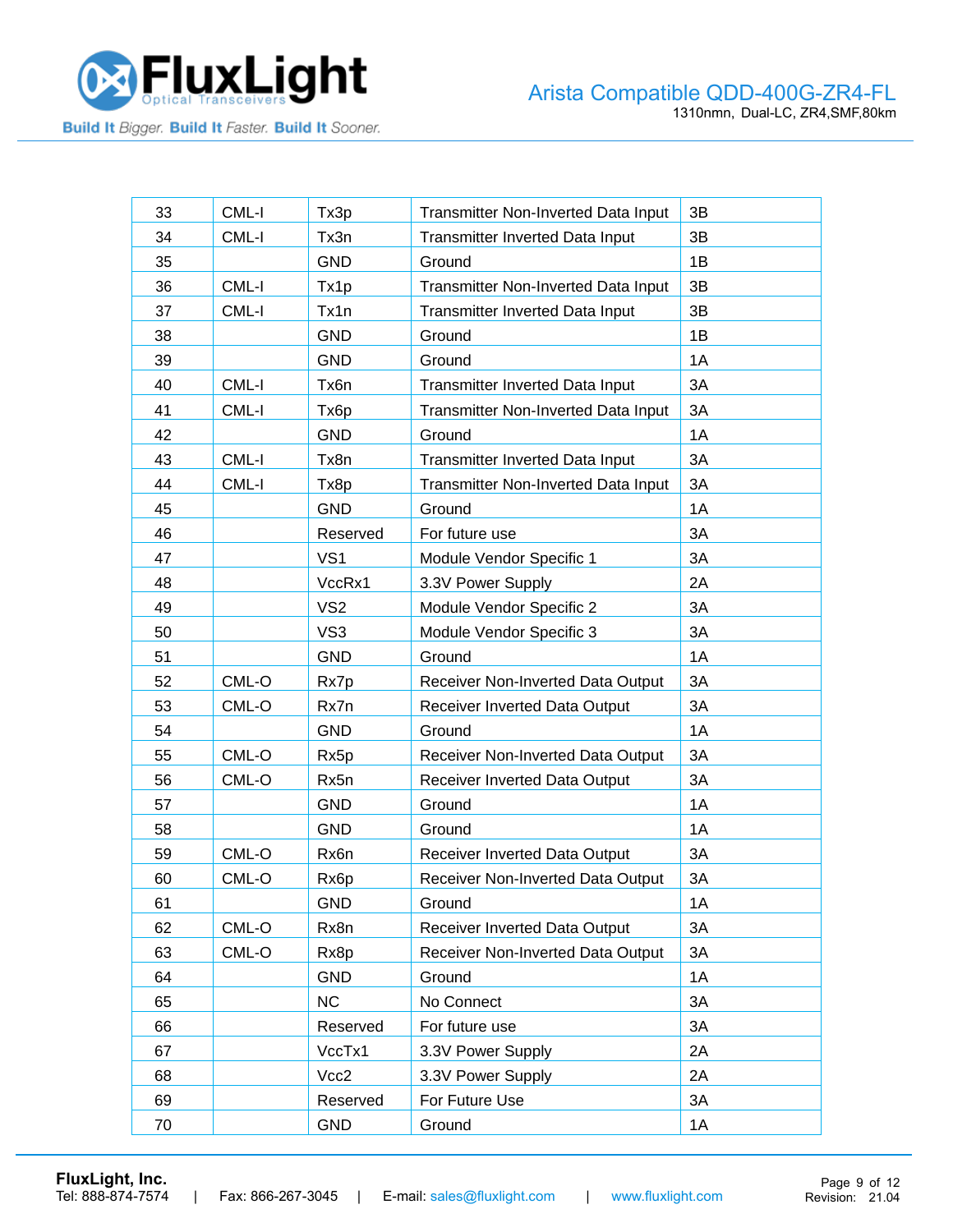

| 71 | CML-I | Tx7p       | <b>Transmitter Non-Inverted Data Input</b> | ЗΑ |
|----|-------|------------|--------------------------------------------|----|
| 72 | CML-I | Tx7n       | <b>Transmitter Inverted Data Input</b>     | 3A |
| 73 |       | <b>GND</b> | Ground                                     | 1Α |
| 74 | CML-I | Tx5p       | <b>Transmitter Non-Inverted Data Input</b> | ЗA |
| 75 | CML-I | Tx5n       | Transmitter Inverted Data Input            | ЗA |
| 76 |       | GND        | Ground                                     | 1Α |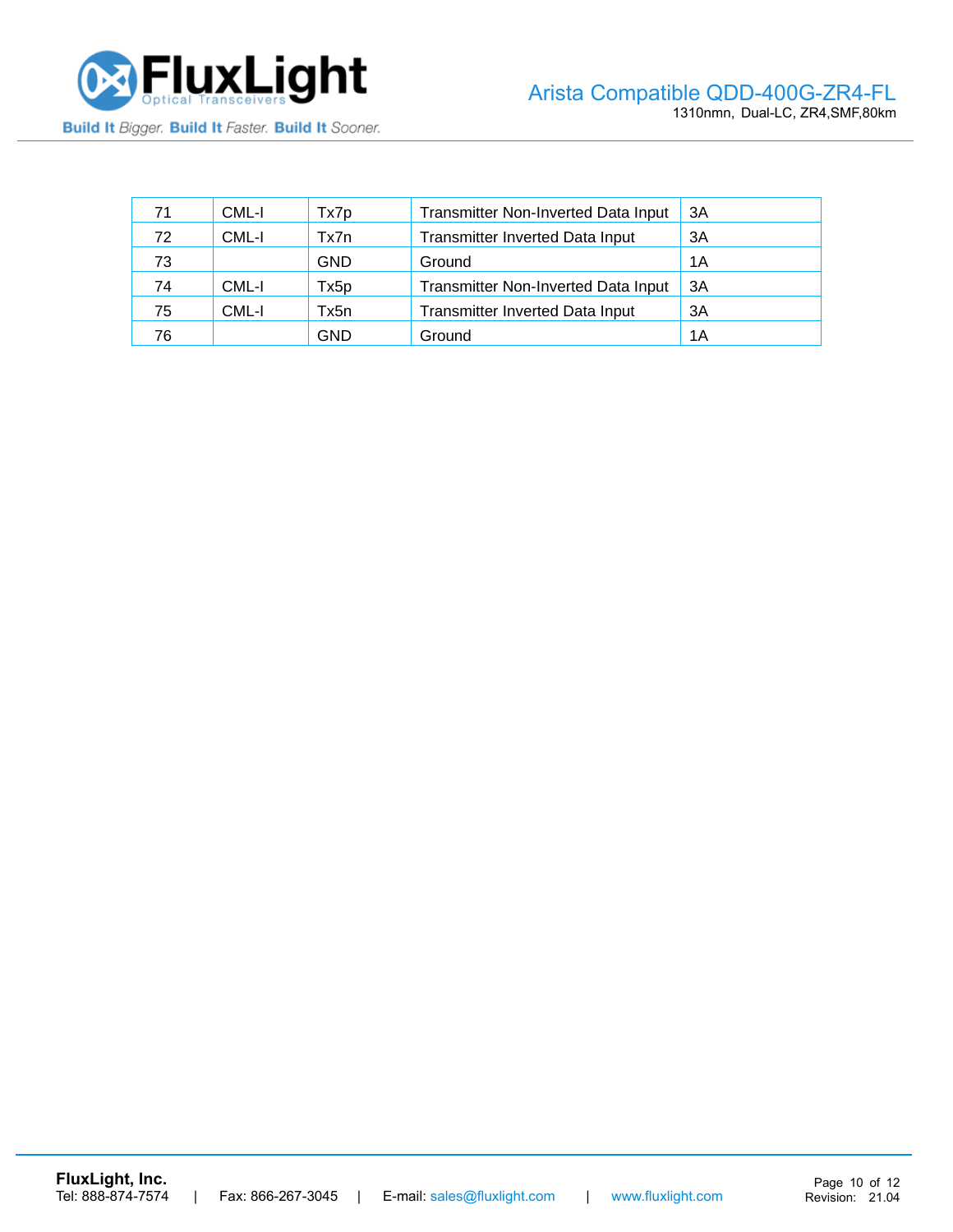

# Digital Diagnostic Functions

The following digital diagnostic characteristics are defined over the normal operating conditions unless otherwise specified.

| <b>Parameter</b>                           | <b>Symbol</b> | <b>Min</b> | <b>Max</b> | <b>Units</b> | <b>Notes</b>                        |
|--------------------------------------------|---------------|------------|------------|--------------|-------------------------------------|
| Temperature monitor absolute error         | DMI_Temp      | -3         | 3          | degC         | Over operating temperature<br>range |
| Supply voltage monitor absolute<br>error   | DMI VCC       | $-0.1$     | 0.1        | V            | Over full operating<br>range        |
| Channel RX power monitor<br>absolute error | DMI RX Ch     | $-2$       | 2          | dΒ           |                                     |
| Channel Bias current monitor               | DMI Ibias Ch  | 10%        | 10%        | mA           |                                     |
| Channel TX power monitor<br>absolute error | DMI_TX_Ch     | $-2$       | 2          | dΒ           |                                     |

Notes:

1. Due to measurement accuracy of different single mode fibers, there could be an additional +/-1 dB fluctuation, or a +/- 3 dB total accuracy.